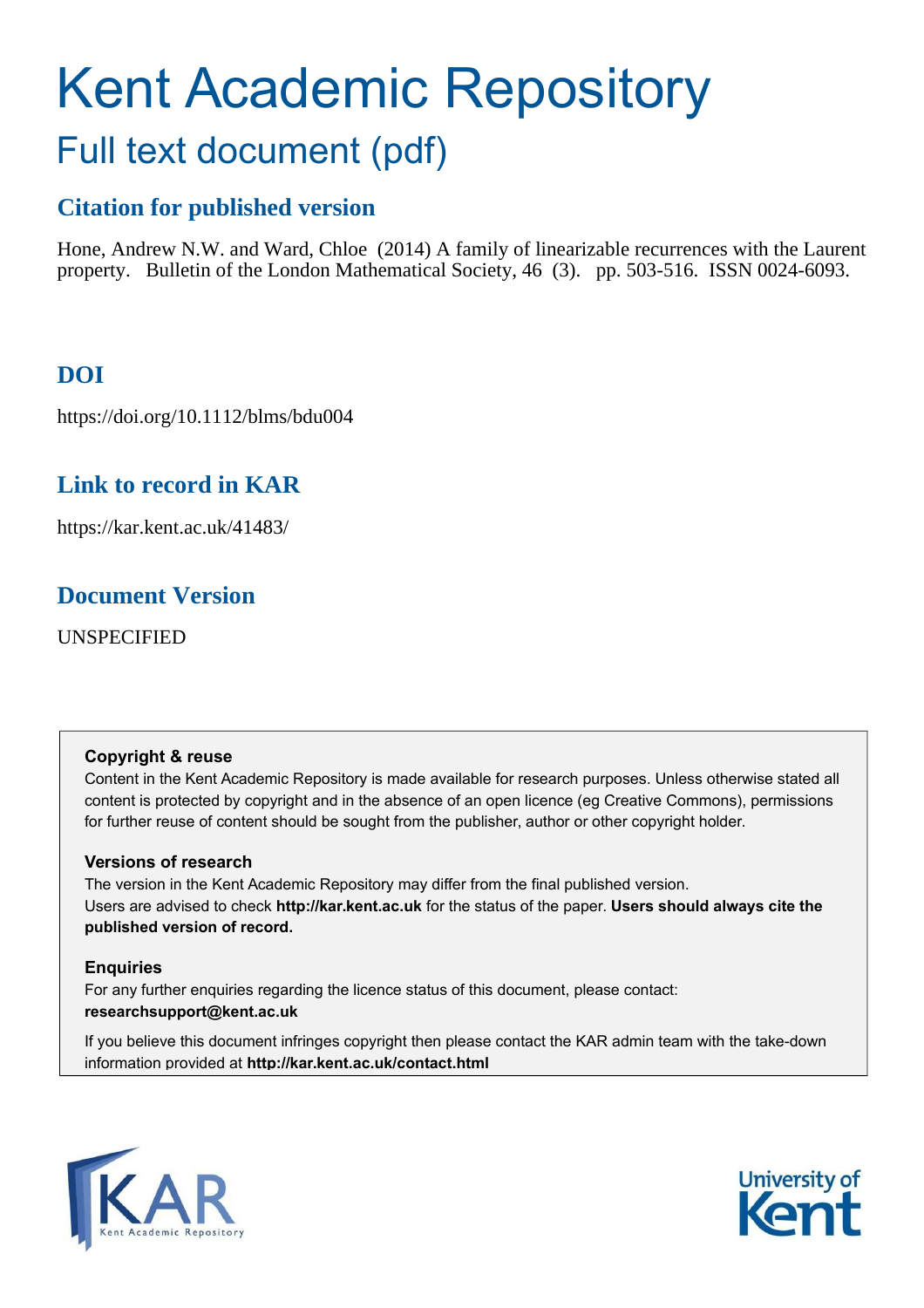### A family of linearisable recurrences with the Laurent property

A.N.W. Hone and C. Ward

#### **ABSTRACT**

We consider a family of nonlinear recurrences with the Laurent property. Although these recurrences are not generated by mutations in a cluster algebra, they fit within the broader framework of Laurent phenomenon algebras, as introduced recently by Lam and Pylyavskyy. Furthermore, each member of this family is shown to be linearisable in two different ways, in the sense that its iterates satisfy both a linear relation with constant coefficients and a linear relation with periodic coefficients. Associated monodromy matrices and first integrals are constructed, and the connection with the dressing chain for Schrödinger operators is also explained.

#### 1. Introduction

A nonlinear recurrence relation is said to possess the Laurent property if all of its iterates are Laurent polynomials in the initial data with integer coefficients. Particular recurrences of the form

$$
x_{n+N}x_n = F(x_{n+1},...,x_{n+N-1}),
$$
\n(1.1)

with  $F$  being a polynomial, first gained wider notice through the article by Gale  $[9]$  $[9]$  $[9]$ , which highlighted the fact that such nonlinear relations can unexpectedly generate integer sequences. The second order recurrence

<span id="page-1-0"></span>
$$
x_{n+2}x_n = x_{n+1}^2 + 1 \tag{1.2}
$$

is one of the simplest examples of this type. With the initial values  $x_0 = 1, x_1 = 1$ , this generates a sequence beginning  $1, 1, 2, 5, 13, 34, 89, 233, \ldots$ , and it turns out that  $x_n$  is an integer for all  $n$ , but it is not obvious why this should be so. The fact that  $(1.2)$  has the Laurent property provides an explanation: if  $x_0$  and  $x_1$  are considered as variables, then each  $x_n$  is an element of the Laurent polynomial ring  $\mathbb{Z}[x_0^{\pm 1}, x_1^{\pm 1}]$ , and so generates an integer when evaluated at  $x_0 = x_1 = 1.$ 

One of the motivations behind Fomin and Zelevinksky's cluster algebras, introduced in [[4](#page-12-1)], was to provide an axiomatic framework for the Laurent property, which arises in many different areas of mathematics. A cluster is an N-tuple  $\mathbf{x} = (x_1, x_2, \dots, x_N)$  which can be mutated in direction j for each choice of  $j \in \{1, ..., N\}$ , to produce a new cluster **x'** with components  $x'_k = x_k$  for  $k \neq j$  and  $x'_j$  determined by the exchange relation

<span id="page-1-2"></span><span id="page-1-1"></span>
$$
x'_{j}x_{j} = \prod_{b_{ij}>0} x_{i}^{b_{ij}} + \prod_{b_{ij}<0} x_{i}^{-b_{ij}}
$$
\n(1.3)

for a coefficient-free (geometric type) cluster algebra, where  $B = (b_{ij})$  is an associated skewsymmetrizable  $N \times N$  integer matrix. There is also an associated operation of matrix mutation,  $B \to B'$ , the precise details of which are not needed here.

In general, sequences of mutations in a cluster algebra do not generate orbits of a fixed map, since the exponents in  $(1.3)$  both depend on j and vary under the mutation of the matrix B.

<sup>2000</sup> Mathematics Subject Classification 11B37 (primary), 13F60, 37J35 (secondary).

<span id="page-1-3"></span>CW was supported by EPSRC studentship EP/P50421X/1.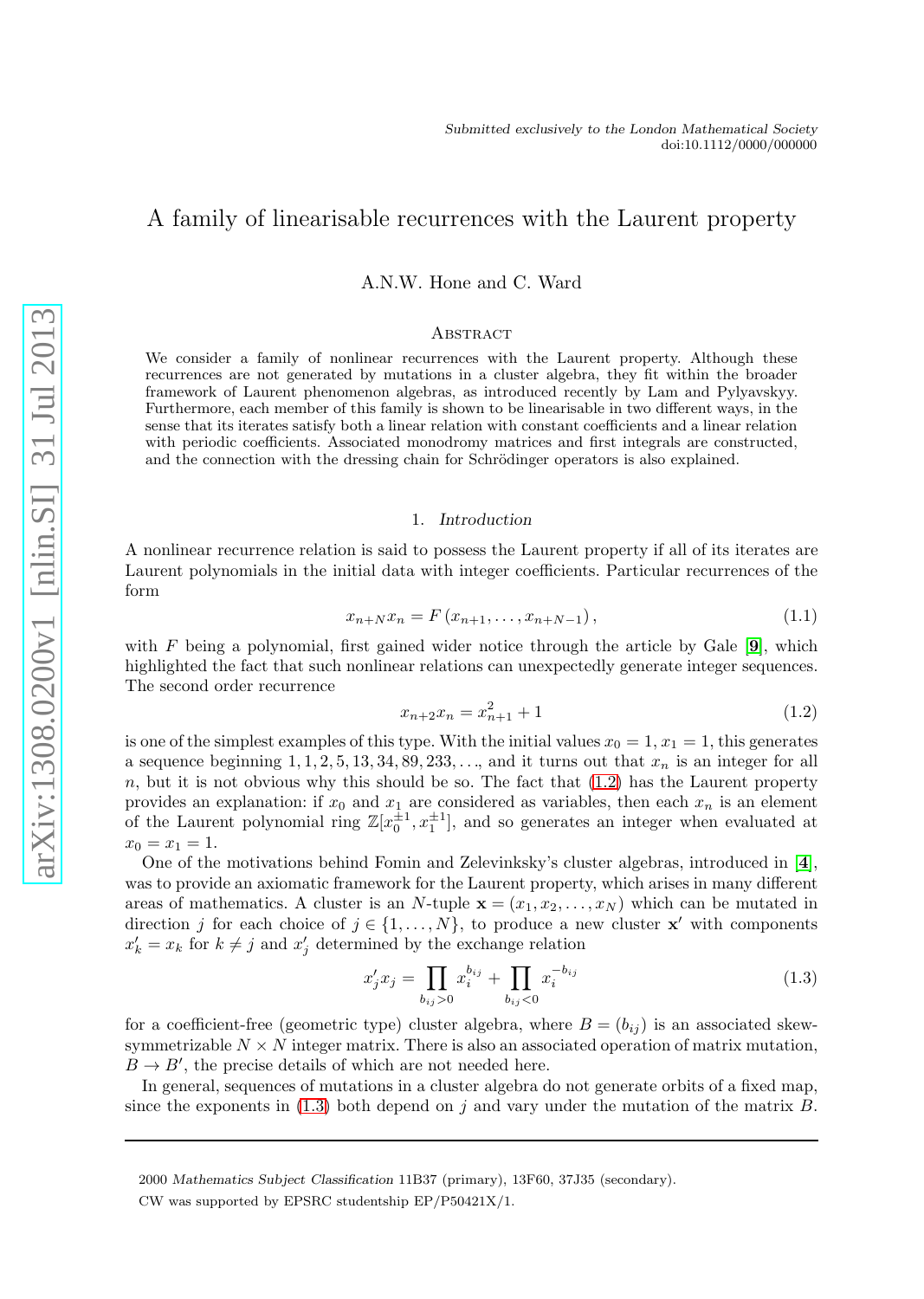However, Fordy and Marsh  $[6]$  $[6]$  $[6]$  found criteria for a skew-symmetric matrix B (or the equivalent quiver) to vary periodically under a cyclic sequence of mutations, and in particular showed how this can correspond to the iteration of a single recurrence relation of the form  $(1.1)$ , with F being a sum of two monomials obtained from an exchange relation [\(1.3\)](#page-0-1). For the classification of mutation-periodic quivers in  $[6]$  $[6]$  $[6]$ , the building-blocks were provided by the affine A-type quivers (referred to there as "primitives"), and it was also shown that sequences of cluster variables generated from these affine quivers satisfy linear relations with constant coefficients. The same result was found independently in [[1](#page-12-4)], where it was conjectured (and also proved for type  $D$ ) that there should be linear relations for cluster variables associated with all the affine Dynkin types; the full conjecture was proved in [[15](#page-12-5)].

<span id="page-2-1"></span>In [[7](#page-12-6)] it was shown that the  $\tilde{A}_{1,N-1}$  exchange relations produce integrable maps for N even; in the non-commutative setting, the exchange relations for  $N$  odd were considered in [[2](#page-12-7)]. The simplest case  $(N = 2)$  is just the recurrence  $(1.2)$ , which preserves the Poisson bracket  ${x_n, x_{n+1}} = x_n x_{n+1}$ , and has a conserved quantity C (independent of n) that appears as a non-trivial coefficient in the linear relation for the sequence of cluster variables  $(x_n)$ , that is

<span id="page-2-0"></span>
$$
x_{n+2} - Cx_{n+1} + x_n = 0
$$
, with  $C = \frac{x_n}{x_{n+1}} + \frac{x_{n+1}}{x_n} + \frac{1}{x_n x_{n+1}}$ .

Whenever a nonlinear recurrence is such that its iterates satisfy a linear relation, as is the case here, we say that it is linearisable.

Q-systems, which arise from the Bethe ansatz for quantum integrable models, provide further examples of nonlinear recurrences which are obtained from sequences of cluster mutations [[14](#page-12-8)], and are also linearisable in the above sense [[2](#page-12-7)]. They correspond to characters of representations of Yangian algebras, as well as being reductions of discrete Hirota equations [[17](#page-12-9)]. The simplest case is the  $A_1$  Q-system, which coincides with  $(1.2)$ . In addition to the aforementioned examples coming from affine A-type quivers, yet another family of linearisable recurrences obtained from cluster mutations is considered in [[8](#page-12-10)].

In this paper we will consider the family of nonlinear recurrences given by

$$
x_{n+N}x_n = x_{n+N-1}x_{n+1} + a \sum_{i=1}^{N-1} x_{n+i},
$$
\n(1.4)

where  $N \geq 2$  is an integer and a is a constant parameter. We will show that all of these recurrences have the Laurent property, and they are linearisable. However, observe that the right hand side of [\(1.4\)](#page-1-0) has N terms, which means that for  $N \geq 3$  it cannot be obtained from an exchange relation in a cluster algebra, since for that to be so the polynomial  $F$  should have the same binomial form as [\(1.3\)](#page-0-1); the case  $N = 2$  is not an exchange relation either (but see Example 4.11 in [[8](#page-12-10)]).

The inspiration for  $(1.4)$  comes from results of Heideman and Hogan [[11](#page-12-11)], who considered odd order recurrences of the form

$$
x_{n+2k+1}x_n = x_{n+2k}x_{n+1} + x_{n+k} + x_{n+k+1},
$$
\n(1.5)

and showed that an integer sequence is generated for initial data  $x_0 = x_1 = \ldots = x_{2k} = 1$ . Their argument is based on the fact that each of these integer sequences also satisfies a linear recurrence relation, which can be restated thus:

PROPOSITION 1.1 ([[11](#page-12-11), Lemma 2]). For each integer  $k \ge 1$ , the iterates of recurrence [\(1.5\)](#page-1-1) with the initial data  $x_i = 1$ ,  $i = 0, \ldots, 2k$ , satisfy the homogeneous linear relation

$$
x_{n+6k} - (2k^2 + 8k + 4)(x_{n+4k} - x_{n+2k}) - x_n = 0 \quad \forall n \in \mathbb{Z}.
$$
 (1.6)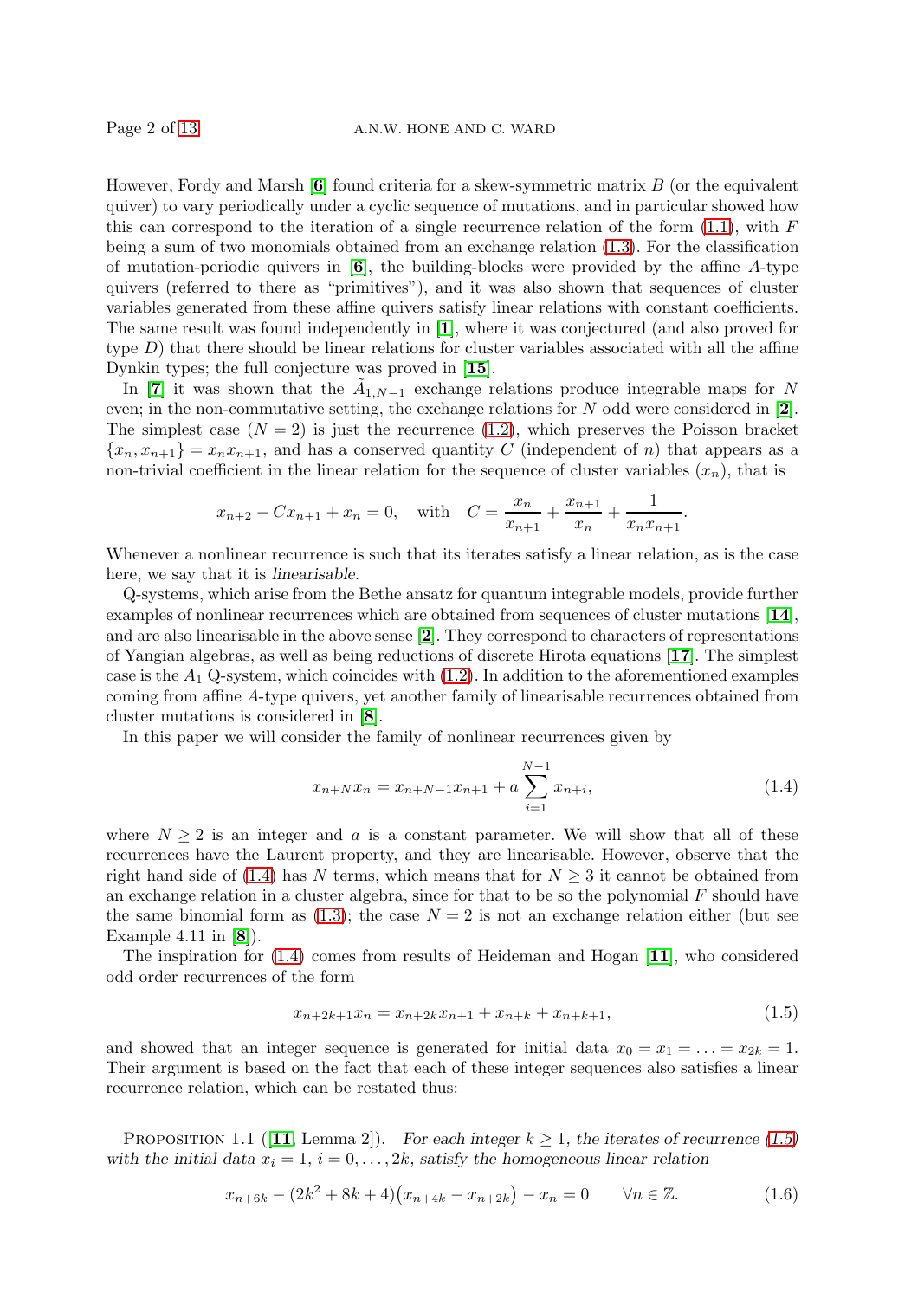When  $N = 3$  the recurrence [\(1.4\)](#page-1-0) coincides with [\(1.5\)](#page-1-1) for  $k = 1$ , and is a special case of a more general third order recurrence that is shown to be linearisable in [[13](#page-12-12)].

In the case of  $(1.4)$  it turns out that the integer sequence generated by choosing all N data to take the value 1 is related to the Fibonacci numbers, which we denote by  $f_n$  (with the convention that  $f_0 = 0$ ,  $f_1 = 1$ ). The analogue of Proposition [1.1](#page-1-2) is as follows.

PROPOSITION 1.2. For each integer  $N \geq 2$ , the iterates of recurrence [\(1.4\)](#page-1-0) with the initial data  $x_i = 1$ ,  $i = 0, \ldots, p = N - 1$ , satisfy the homogeneous linear relation

$$
x_{n+3p} - (\mathfrak{f}_{2p+2} + p\mathfrak{f}_{2p} - \mathfrak{f}_{2p-2} + 1)(x_{n+2p} - x_{n+p}) - x_n = 0 \qquad \forall n \in \mathbb{Z}.
$$
 (1.7)

#### 1.1. Outline of the paper

Although [\(1.4\)](#page-1-0) cannot be obtained from a cluster algebra, in the next section we briefly explain how it fits into the broader framework of Laurent phenomenon algebras (LP algebras), introduced in [[16](#page-12-13)], which immediately shows that the Laurent property holds. In the third section we present Theorem [3.3,](#page-5-0) our main result on the linearisability of [\(1.4\)](#page-1-0); in addition to a linear relation with coefficients that are first integrals (i.e. conserved quantities like C above), the iterates also satisfy a linear relation with periodic coefficients. Although the result essentially follows by adapting methods from [[8](#page-12-10)], the complete proof involves the detailed structure of monodromy matrices associated with an integrable Hamiltonian system, namely the periodic dressing chain of [[19](#page-12-14)]; this connection is explained in section 4. Section 5 contains our conclusions, while the properties of the particular family of integer sequences in Proposition [1.2](#page-2-0) are reserved for an appendix.

#### <span id="page-3-4"></span>2. Laurent phenomenon algebras

A seed in a cluster algebra is a pair  $(x, B)$ , where x is a cluster and B is a skew-symmetrizable integer matrix; for each index  $j$ , an associated exchange polynomial is given by the right hand side of  $(1.3)$ . In the setting of LP algebras, introduced recently by Lam and Pylyavskyy [[16](#page-12-13)], the exchange polynomials are allowed to be irreducible polynomials with an arbitrary number of terms, rather than just binomials. The Laurent phenomenon for certain recurrences of the type  $(1.1)$  with non-binomial F was already observed in Gale's article [[9](#page-12-0)], with Fomin and Zelevinsky's Caterpillar Lemma eventually providing a means to prove the Laurent property in this more general setting [[5](#page-12-15)]. The axioms of an LP algebra, which we briefly describe below, guarantee that mutations of an initial seed always produce Laurent polynomials in the initial cluster variables.

<span id="page-3-2"></span><span id="page-3-0"></span>A seed in an LP algebra of rank N is a pair of N-tuples  $t = (\mathbf{x}, \mathbf{F})$ , where x is a cluster, and the entries of **F** are exchange polynomials  $F_j \in \mathcal{P} := S[x_1, \ldots, x_N]$ , where S is a coefficient ring. The exchange polynomials must satisfy the conditions that (1)  $F_j$  is irreducible in P and not divisible by any variable  $x_i$ , and (2)  $F_j$  does not involve the variable  $x_j$ , for  $j = 1, \ldots, N$ . A set of exchange Laurent polynomials  $\{\hat{F}_1, \ldots, \hat{F}_N\}$  is also defined such that, for all j, (i) there are  $a_i \in \mathbb{Z}_{\leq 0}$  for each  $i \neq j$  with  $\hat{F}_j = F_j \prod_{i \neq j} x_i^{a_i}$ , and (ii)  $\hat{F}_i|_{x_j \leftarrow F_j/x} \in$  $S[x_1^{\pm 1}, \ldots, x_{j-1}^{\pm 1}, x^{\pm 1}, x_{j+1}^{\pm 1}, \ldots, x_N^{\pm 1}]$  and is not divisible by  $F_j$ . Mutation in direction j gives  $({\bf x}, {\bf F}) \to ({\bf x}', {\bf F}')$ , where the cluster variables of the new seed are given by  $x'_k = x_k$  for  $k \neq j$ and  $x'_{j} = \hat{F}_{j}/x_{j}$ . For the new exchange polynomials, set

<span id="page-3-3"></span><span id="page-3-1"></span>
$$
G_k = F_k \Big|_{x_j \leftarrow \frac{\hat{F}_j \vert_{x_k \leftarrow 0}}{x'_j}}
$$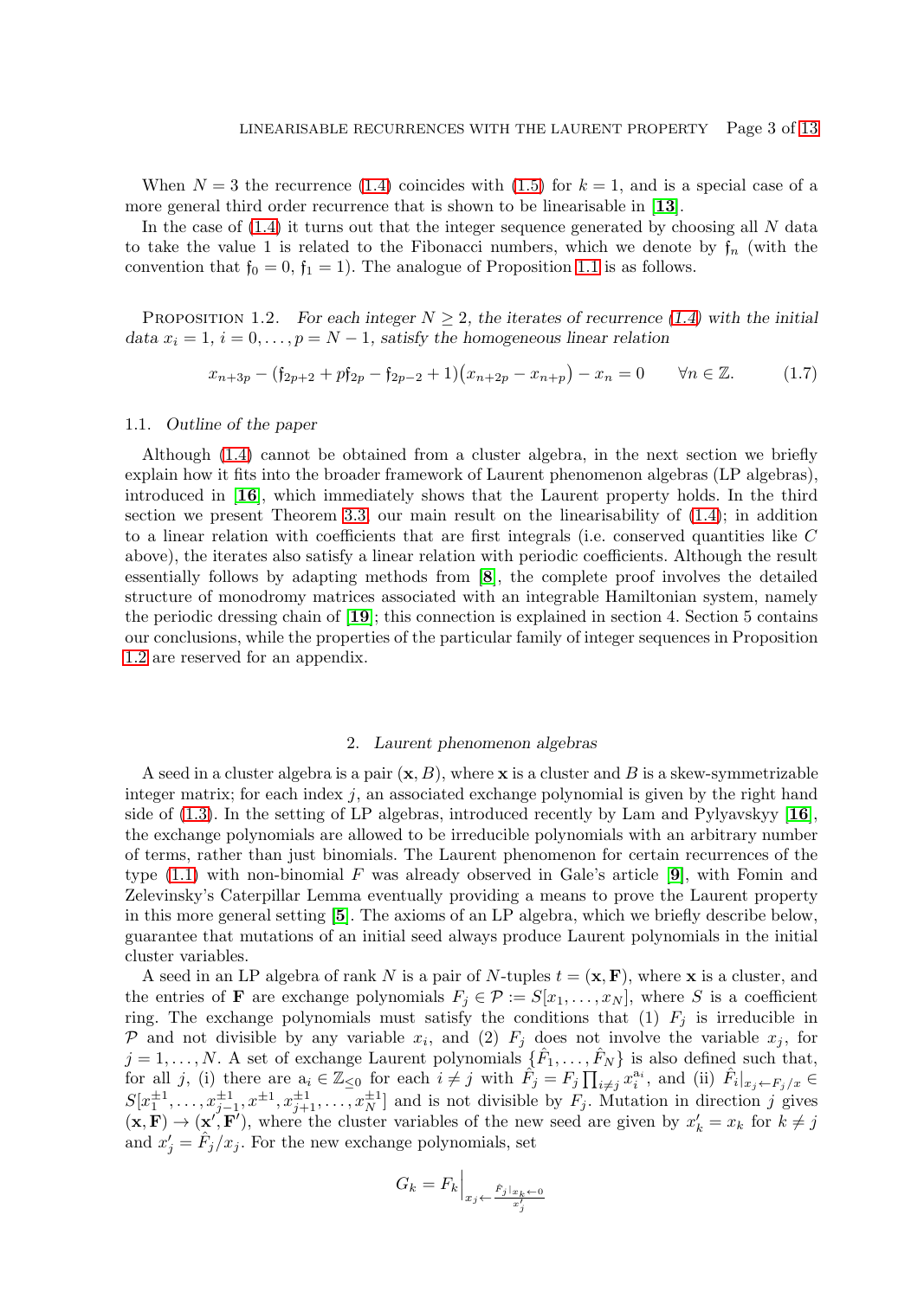and define  $H_k$  by removing all common factors with  $\hat{F}_j|_{x_k \leftarrow 0}$  from  $G_k$ ; then  $F'_k = M H_k$  where M is a Laurent monomial in the new cluster variables. Lam and Pylyavskyy proved in  $[16,$  $[16,$  $[16,$ Theorem 5.1] that the Laurent phenomenon holds for LP algebras, which means that cluster variables obtained by arbitrary sequences of mutations belong to  $S[x_1^{\pm 1}, \ldots, x_N^{\pm 1}]$ .

To see how each of the recurrences [\(1.4\)](#page-1-0) fits into the LP algebra framework, we take the coefficient ring  $S = \mathbb{Z}[a]$ . The initial seed is then given by  $t_1 = \{(x_1, F_1), \ldots, (x_N, F_N)\}$ , with the irreducible exchange polynomials

<span id="page-4-1"></span><span id="page-4-0"></span>
$$
F_1 = x_N x_2 + a \sum_{i=2}^N x_i, \quad F_N = x_{N-1} x_1 + a \sum_{i=1}^{N-1} x_i, \quad F_k = a + x_{k-1} + x_{k+1} \quad \text{otherwise.}
$$

Mutating  $t_1$  in direction 1 gives a new seed  $t_2 = \{(x_{N+1}, F'_1), (x_2, F'_2), \dots (x_N, F'_N)\}\,$  containing one new cluster variable  $x'_1 = x_{N+1}$ , where

$$
F'_1 = F_1
$$
,  $F'_2 = x_{N+1}x_3 + a \sum_{i=3}^{N+1} x_i$ ,  $F'_N = a + x_{N-1} + x_{N+1}$ ,  $F'_k = F_k$  otherwise.

The seeds  $t_1$  and  $t_2$  are similar to each other, in the sense of 3.4 in [[16](#page-12-13)] (see also section 7 therein): they are transformed one to the other by  $(x_1, x_2, \ldots, x_N) \rightarrow (x_2, x_3, \ldots, x_{N+1}),$ corresponding to a single iteration of [\(1.4\)](#page-1-0), and successive iterations are generated by mutating  $t_2$  in direction 2, and so forth. For the rest of the paper, it will be more convenient to take  $x_0, x_1, \ldots, x_{N-1}$  as initial data, and introduce the ring of Laurent polynomials

$$
\mathcal{R}_N := \mathbb{Z}[a, x_0^{\pm 1}, \dots, x_{N-1}^{\pm 1}],
$$

in order to make the following statement.

THEOREM 2.1. For each N the Laurent property holds for [\(1.4\)](#page-1-0), i.e.  $x_n \in \mathcal{R}_N \quad \forall n \in \mathbb{Z}$ .

Working in the ambient field of fractions  $\mathbb{Q}(a, x_0, \ldots, x_{N-1})$ , it is also worth noting that, from the form of  $(1.4)$ , the iterates  $x_n$  can be written as subtraction-free rational expressions in  $a$  and the initial data, and hence are all non-vanishing.

#### 3. Linearisability

<span id="page-4-4"></span>In order to show that the iterates of [\(1.4\)](#page-1-0) satisfy linear relations, we begin by noting that the nonlinear recurrence can be rewritten using a  $2 \times 2$  determinant as

$$
D_n = a \sum_{i=1}^{N-1} x_{n+i}, \quad \text{where} \quad D_n := \begin{vmatrix} x_n & x_{n+N-1} \\ x_{n+1} & x_{n+N} \end{vmatrix}, \tag{3.1}
$$

and proceed to consider the  $3 \times 3$  matrix

$$
\Psi_n = \begin{pmatrix} x_n & x_{n+N-1} & x_{n+2N-2} \\ x_{n+1} & x_{n+N} & x_{n+2N-1} \\ x_{n+2} & x_{n+N+1} & x_{n+2N} \end{pmatrix} .
$$
\n(3.2)

<span id="page-4-3"></span>Iterating [\(1.4\)](#page-1-0) with initial data  $(x_0, x_1, \ldots, x_{N-1})$  is equivalent to iterating the birational map

<span id="page-4-2"></span>
$$
\varphi
$$
:  $(x_0, x_1, \dots, x_{N-1}) \mapsto \left(x_1, x_2, \dots, \left(x_{N-1}x_1 + a \sum_{i=1}^{N-1} \right) / x_0\right)$ . (3.3)

The key to obtaining linear relations for the variables  $x_n$  is the observation that the determinant of the matrix  $\Psi_n$  is invariant under  $n \to n+1$ , meaning that it provides a conserved quantity for the map  $\varphi$ .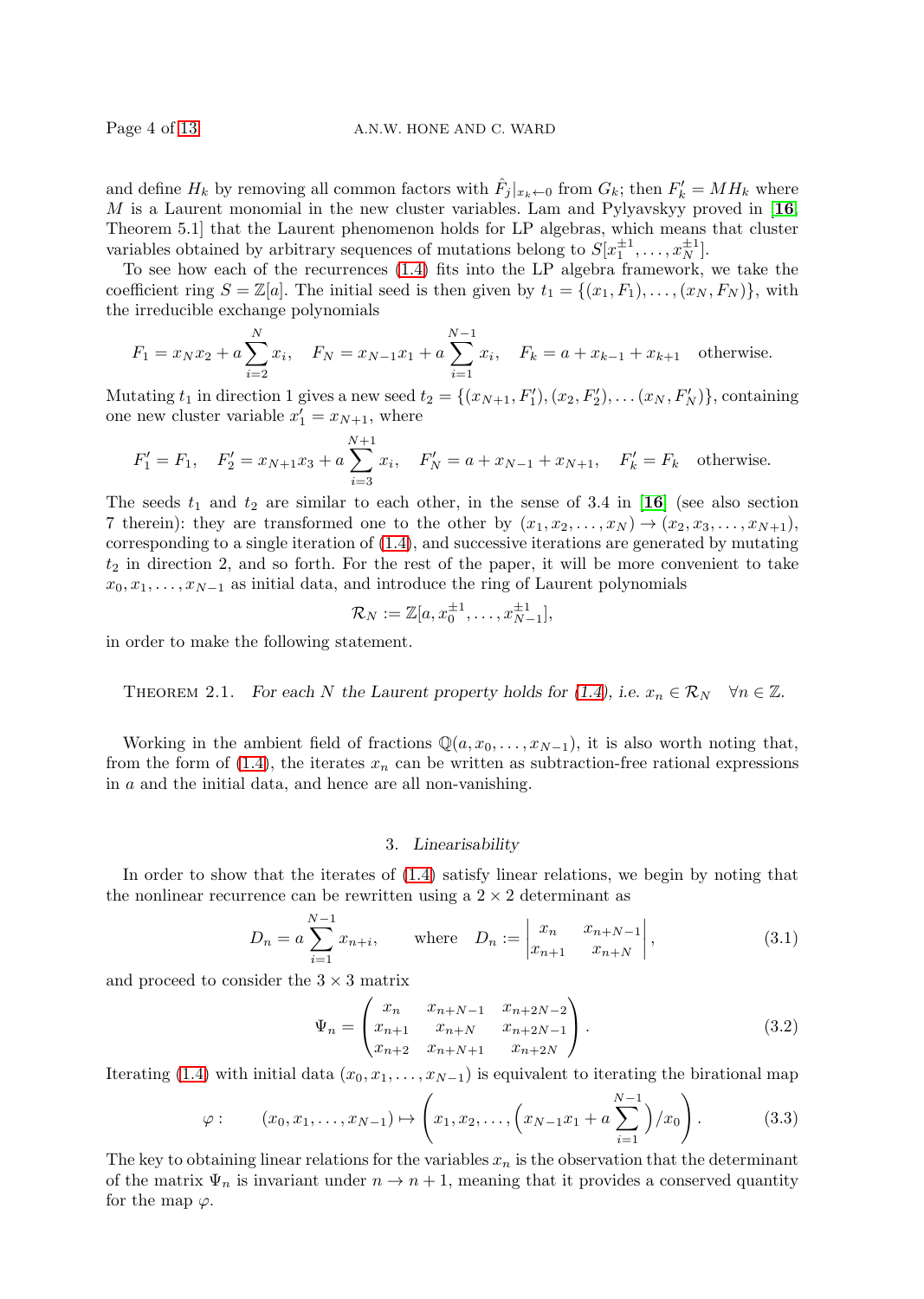LEMMA 3.1. The determinant of the matrix  $\Psi_n$  is invariant under the map  $\varphi$  defined by the recurrence [\(1.4\)](#page-1-0). In other words, if it is written in terms of the initial data as

$$
\det \Psi_n = \mu(x_0, x_1, \dots, x_{N-1}),\tag{3.4}
$$

then the function  $\mu$  is a first integral, i.e. it satisfies  $\varphi^*\mu = \mu$ .

Proof. To begin with, we note that the identity

<span id="page-5-5"></span><span id="page-5-0"></span>
$$
D_{n+1} - D_n = a(x_{n+N} - x_{n+1})
$$
\n(3.5)

follows from [\(3.1\)](#page-3-0). We wish to show that  $\det \Psi_{n+1} = \det \Psi_n$  for all n. However, since all formulae remain valid under shifting each of the indices by an arbitrary amount, it is sufficient to perform the calculation with  $n = 0$  for ease of notation. Using the method of Dodgson condensation [[3](#page-12-16)] to expand the  $3 \times 3$  determinant in terms of  $2 \times 2$  minors, we calculate

$$
\det \Psi_0 = \frac{1}{x_N} \begin{vmatrix} D_0 & D_{N-1} \\ D_1 & D_N \end{vmatrix} = \frac{1}{x_N} \begin{vmatrix} D_1 + a(x_1 - x_N) & D_N + a(x_N - x_{2N-1}) \\ D_1 & D_N \end{vmatrix}
$$
  
=  $\frac{a}{x_N} (D_N(x_1 - x_N) - D_1(x_N - x_{2N-1})),$ 

where we have used  $(3.5)$ . Similarly, by using  $(3.5)$  again, we have

<span id="page-5-2"></span><span id="page-5-1"></span>
$$
\det \Psi_1 = \frac{1}{x_{N+1}} \begin{vmatrix} D_1 & D_N \\ D_2 & D_{N+1} \end{vmatrix} = \frac{1}{x_N} \begin{vmatrix} D_1 & D_N \\ D_1 + a(x_{N+1} - x_2) & D_N + a(x_{2N} - x_{N+1}) \end{vmatrix}
$$
  
=  $\frac{a}{x_N} (D_1(x_{2N} - x_{N+1}) - D_N(x_{N+1} - x_2)).$ 

Taking the difference and multiplying by a common denominator gives

$$
\frac{x_N x_{N+1}}{a} \left( \det \Psi_1 - \det \Psi_0 \right) = D_N \left( -x_N (x_{N+1} - x_2) - x_{N+1} (x_1 - x_N) \right)
$$

$$
+ D_1 \left( x_N (x_{2N} - x_{N+1}) + x_{N+1} (x_N - x_{2N-1}) \right)
$$

$$
= -D_N D_1 + D_1 D_N = 0,
$$

as required. Hence the determinant of the  $3 \times 3$  matrix  $\Psi_n$  is a conserved quantity (independent of n). Starting from the matrix [\(3.2\)](#page-3-1) with  $n = 0$ , det  $\Psi_0$  can be rewritten as a rational function of the initial values  $x_0, \ldots, x_{N-1}$ , denoted  $\mu$  as in [\(3.4\)](#page-4-1), by repeatedly using [\(1.4\)](#page-1-0) to express  $x_{2N}$ as a rational function of terms of lower index, then  $x_{2N-1}$ , etc. By construction, the pullback of this function satisfies  $\varphi^*\mu = \mu \cdot \varphi = \mu$ , so  $\mu$  is a first integral for the map (3.3). of this function satisfies  $\varphi^*\mu = \mu \cdot \varphi = \mu$ , so  $\mu$  is a first integral for the map [\(3.3\)](#page-3-2).

<span id="page-5-3"></span>REMARK 1. The first integral  $\mu$  is a rational function, or more precisely a Laurent polynomial, in terms of the variables  $x_0, \ldots, x_{N-1}$ . To verify that it is not identically zero, it is enough to check that one specific choice of initial values gives a non-vanishing value of  $\mu$ . In particular, for the sequence beginning with all N initial values equal to 1, the value of  $\mu$  can be calculated by using the formulae [\(6.1\)](#page-11-0) found in the Appendix, which gives  $\mu(1, 1, \ldots, 1) = \mathfrak{f}_{2p} p^2 \neq 0$  (where  $p = N - 1$ ).

COROLLARY 3.2. If the sequence  $(x_n)$  satisfies [\(1.4\)](#page-1-0), then det  $\hat{\Psi}_n = 0$ , where

<span id="page-5-6"></span><span id="page-5-4"></span>
$$
\hat{\Psi}_n = \begin{pmatrix} x_n & x_{n+N-1} & x_{n+2N-2} & x_{n+3N-3} \\ x_{n+1} & x_{n+N} & x_{n+2N-1} & x_{n+3N-2} \\ x_{n+2} & x_{n+N+1} & x_{n+2N} & x_{n+3N-1} \\ x_{n+3} & x_{n+N+2} & x_{n+2N+1} & x_{n+3N} \end{pmatrix} .
$$
\n(3.6)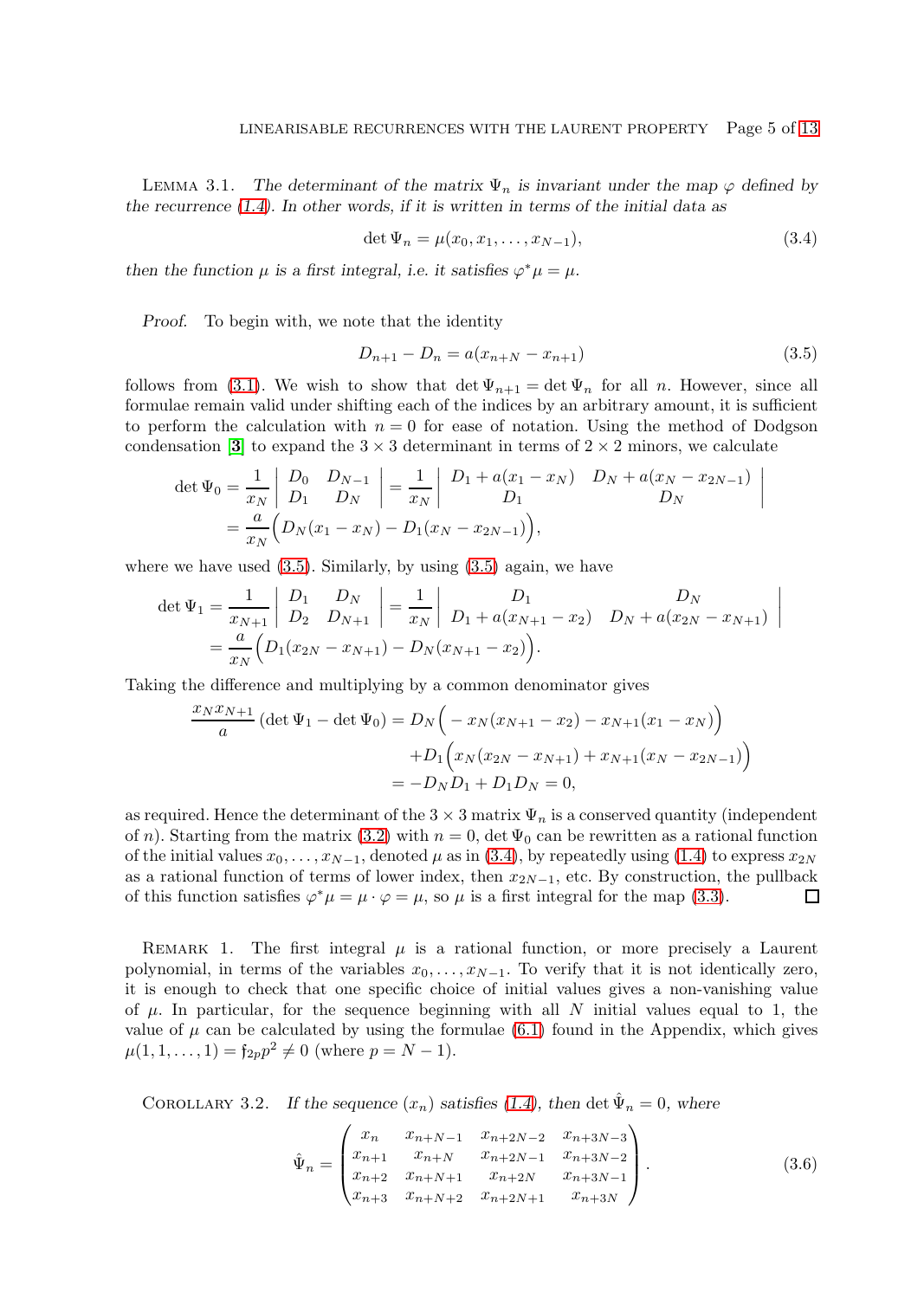Proof. Note that from [\(3.1\)](#page-3-0) it follows that  $D_n$  is a subtraction-free rational expression in the initial data, hence is non-vanishing for all n. Applying Dodgson condensation again yields

<span id="page-6-0"></span>
$$
\det \hat{\Psi}_n = \frac{\det \Psi_n \det \Psi_{n+N} - \det \Psi_{n+1} \det \Psi_{n+N-1}}{D_{n+N}} = 0,
$$

since, by Lemma [3.1,](#page-3-3) det  $\Psi_n$  is independent of n.

The fact that the  $4 \times 4$  matrix in [\(3.6\)](#page-4-2) has a non-trivial kernel is enough to show that sequences  $(x_n)$  generated by  $(1.4)$  also satisfy linear recurrence relations. There are two types of relation, corresponding to the kernel of  $\hat{\Psi}_n$ , and to the kernel of its transpose, respectively. In order to describe these relations more explicitly, it is helpful to introduce the functions

<span id="page-6-4"></span>
$$
J_n = \frac{x_{n+2} + x_n + a}{x_{n+1}},\tag{3.7}
$$

which turn out to be periodic with respect to n.

THEOREM 3.3. The iterates of the recurrence  $(1.4)$  satisfy the pair of homogeneous linear relations

$$
x_{n+3N-3} - K(x_{n+2N-2} - x_{n+N-1}) - x_n = 0,
$$
\n(3.8)

$$
x_{n+3} - (1 + J_{n+1})x_{n+2} + (1 + J_n)x_{n+1} - x_n = 0,
$$
\n(3.9)

where K is a first integral (independent of n), and the coefficients of  $(3.9)$  are periodic, such that  $J_{n+N-1} = J_n$  for all n.

Proof. From Corollary [3.2,](#page-4-3) the existence of the two linear relations follows by arguments which are almost identical to those used for the proof of Lemma 5.1 in [[8](#page-12-10)]. We first sketch the essential argument for [\(3.8\)](#page-5-2), before discussing further details of the coefficients in each relation.

Without loss of generality, a non-zero vector  $\mathbf{w}_n$  in the kernel of  $\hat{\Psi}_n$  can be written in normalised form as  $\mathbf{w}_n = (A_n, B_n, C_n, -1)^T$ . Indeed, the last entry cannot vanish, for otherwise there would be a non-trivial kernel for the  $3 \times 3$  matrix  $\Psi_n$  given by [\(3.2\)](#page-3-1), contradicting the remark that  $\mu$  is not identically zero. The first three rows of the equation  $\hat{\Psi}_n \mathbf{w}_n = 0$  produce the linear system

$$
\Psi_n \begin{pmatrix} A_n \\ B_n \\ C_n \end{pmatrix} = \begin{pmatrix} x_{n+3N-3} \\ x_{n+3N-2} \\ x_{n+3N-1} \end{pmatrix},
$$
\n(3.10)

<span id="page-6-3"></span>while the last three rows of the same equation give

<span id="page-6-1"></span>
$$
\Psi_{n+1} \begin{pmatrix} A_n \\ B_n \\ C_n \end{pmatrix} = \begin{pmatrix} x_{n+3N-2} \\ x_{n+3N-1} \\ x_{n+3N} \end{pmatrix} . \tag{3.11}
$$

<span id="page-6-2"></span>Each of the systems [\(3.10\)](#page-5-3) and [\(3.11\)](#page-5-4) can be solved for the vector  $(A_n, B_n, C_n)^T$ , and the two different expressions that result differ by a shift  $n \to n + 1$ , which implies that this vector must be independent of n. Upon applying Cramer's rule to the system  $(3.10)$ , the first component can be simplified as  $A_n = \det \Psi_{n+N-1}/\det \Psi_n = 1$ , by Lemma [3.1.](#page-3-3) Supposing that they are not trivially constant, the other two components are first integrals, so we may set  $K^{(1)} = C_n$ and  $K^{(2)} = -B_n$ , and then the equation for  $\mathbf{w}_n$  gives the relation

$$
x_{n+3N-3} - K^{(1)}x_{n+2N-2} + K^{(2)}x_{n+N-1} - x_n = 0,
$$
\n(3.12)

where the coefficients are all independent of  $n$ .

 $\Box$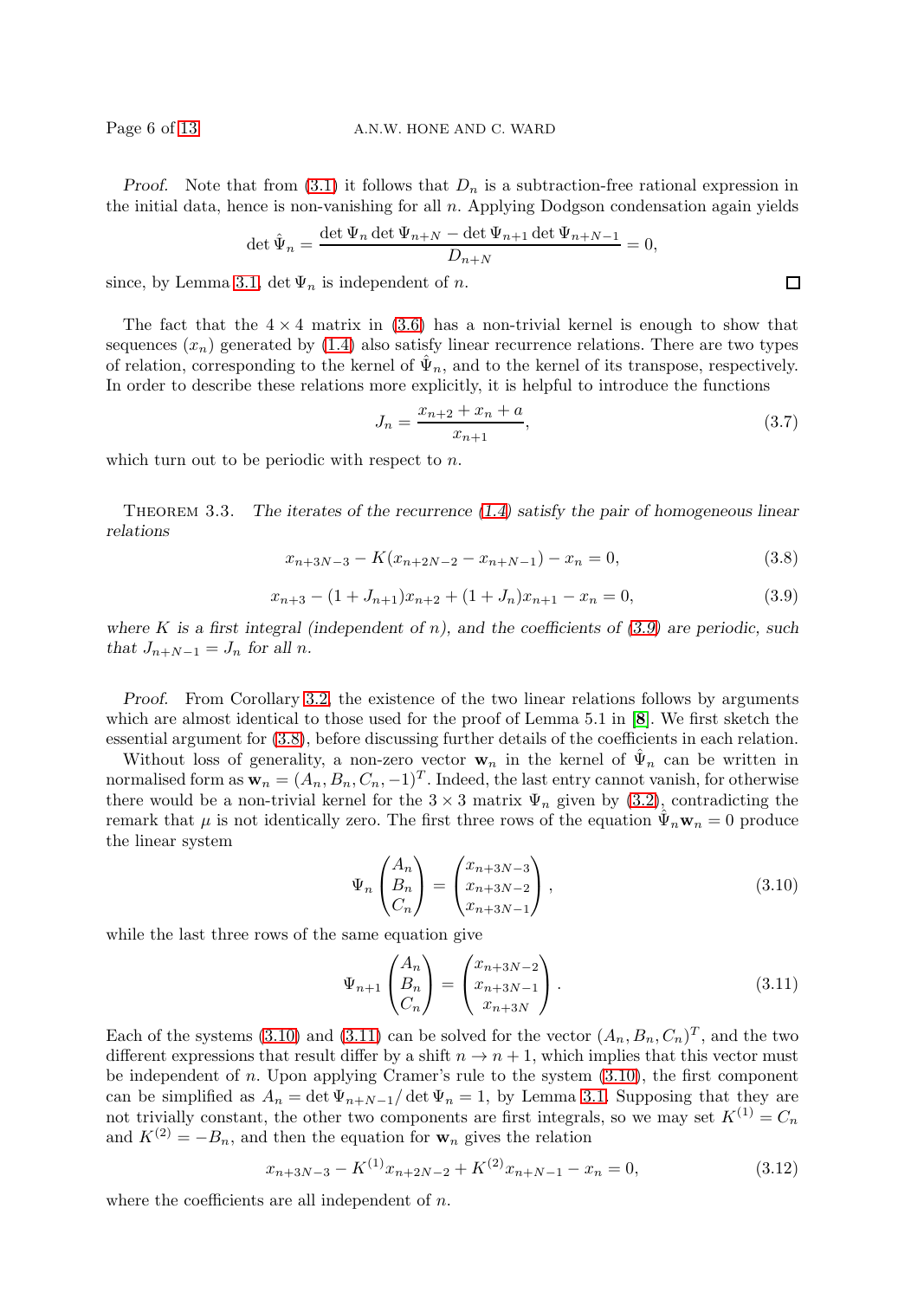<span id="page-7-1"></span>By considering the kernel of  $\hat{\Psi}_n^T$ , an almost identical argument shows that  $(x_n)$  also satisfies a four-term linear relation with coefficients that are periodic with period  $N - 1$ . However, this four-term relation can be obtained more directly in another way. Upon setting  $E_n := x_{n+N} x_n$  $x_{n+N-1}x_{n+1} - a(x_{n+1} + \ldots + x_{n+N-1}),$  which vanishes for all n whenever [\(1.4\)](#page-1-0) holds, taking the forward difference  $E_{n+1} - E_n = 0$  and rearranging yields

$$
\frac{x_{n+N+1} + x_{n+N-1} + a}{x_{n+N}} = \frac{x_{n+2} + x_n + a}{x_{n+1}}.\tag{3.13}
$$

Comparison of the above identity with [\(3.7\)](#page-5-5) reveals that the sequence of quantities  $J_n$  is periodic with period  $p = N - 1$ : the left hand side of [\(3.13\)](#page-6-0) is  $J_{n+p}$ , and the right hand side is  $J_n$ . Now rearranging [\(3.7\)](#page-5-5) clearly gives an inhomogeneous linear equation, namely

$$
x_{n+2} - J_n x_{n+1} + x_n + a = 0. \tag{3.14}
$$

 $\Box$ 

The forward difference operator applied to the latter equation produces [\(3.9\)](#page-5-1).

As we shall see, the coefficients K and  $J_n$  are themselves Laurent polynomials in the initial data, meaning that the each of the linear relations [\(3.12\)](#page-5-6) and [\(3.9\)](#page-5-1) offers an alternative proof of Theorem [2.1.](#page-3-4) The periodicity of the quantities [\(3.7\)](#page-5-5) immediately implies the following.

<span id="page-7-0"></span>COROLLARY 3.4. For all  $n \in \mathbb{Z}$  the iterates of [\(1.4\)](#page-1-0) satisfy  $x_n \in \mathbb{Z}[a, x_0, x_1, J_0, J_1, \ldots, J_{N-2}].$ 

Note that the latter result gives a stronger version of the Laurent property for the nonlinear recurrence [\(1.4\)](#page-1-0). Indeed, it is clear from the formula [\(3.7\)](#page-5-5) that  $J_n \in \mathcal{R}_N$  for  $n = 0, \ldots, N-3$ , while (using [\(1.4\)](#page-1-0) to substitute for  $x_N$ ) the same formula for  $n = N - 2$  gives

$$
J_{N-2} = \frac{x_{N-2}}{x_{N-1}} + \frac{x_1}{x_0} + \frac{a}{x_{N-1}x_0} \sum_{i=0}^{N-1} x_i \in \mathcal{R}_N.
$$

Observe that the foregoing proof of Theorem [3.3](#page-5-0) is not yet complete: so far we have not shown that the coefficients  $K^{(1)}$  and  $K^{(2)}$  in [\(3.12\)](#page-5-6) coincide, which is required for the relation [\(3.8\)](#page-5-2) to hold. Cramer's rule applied to the linear system [\(3.10\)](#page-5-3) produces formulae for these coefficients as ratios of  $3 \times 3$  determinants, but it is not apparent from these formulae why  $K^{(1)} = K^{(2)} = K$ . An explanation for this coincidence is postponed until the next section, but first we present an example.

EXAMPLE 3.5. For  $N = 3$  the nonlinear recurrence [\(1.4\)](#page-1-0) is

<span id="page-7-3"></span><span id="page-7-2"></span>
$$
x_{n+3}x_n = x_{n+2}x_{n+1} + a(x_{n+2} + x_{n+1}),
$$
\n(3.15)

which is the same as Heideman and Hogan's recurrence [\(1.5\)](#page-1-1) for  $k = 1$  and  $a = 1$ , and is also a special case of the third order recurrence considered in section 5 of [[13](#page-12-12)]. In accordance with [\(3.12\)](#page-5-6), the iterates of [\(3.15\)](#page-6-1) satisfy  $x_{n+6} - K(x_{n+4} - x_{n+2}) - x_n = 0$ , where the first integral K can be expressed as a Laurent polynomial in the initial data  $x_0, x_1, x_2$  as follows:

$$
K = 1 + \frac{x_0}{x_2} + \frac{x_2}{x_0} + a \left( \frac{x_0}{x_1 x_2} + \frac{x_2}{x_0 x_1} + 2 \sum_{i=0}^2 \frac{1}{x_i} \right) + a^2 \left( \frac{1}{x_0 x_1} + \frac{1}{x_1 x_2} + \frac{1}{x_2 x_0} \right). \tag{3.16}
$$

This agrees with the result of Theorem 5.1 in  $[13]$  $[13]$  $[13]$ , and with the particular integer sequence considered in [[11](#page-12-11)]: putting the initial data  $x_0 = x_1 = x_2 = 1$  with  $a = 1$  into [\(3.16\)](#page-6-2) gives the constant value  $K = 14$ , in accordance with Proposition [1.1](#page-1-2) for  $k = 1$ .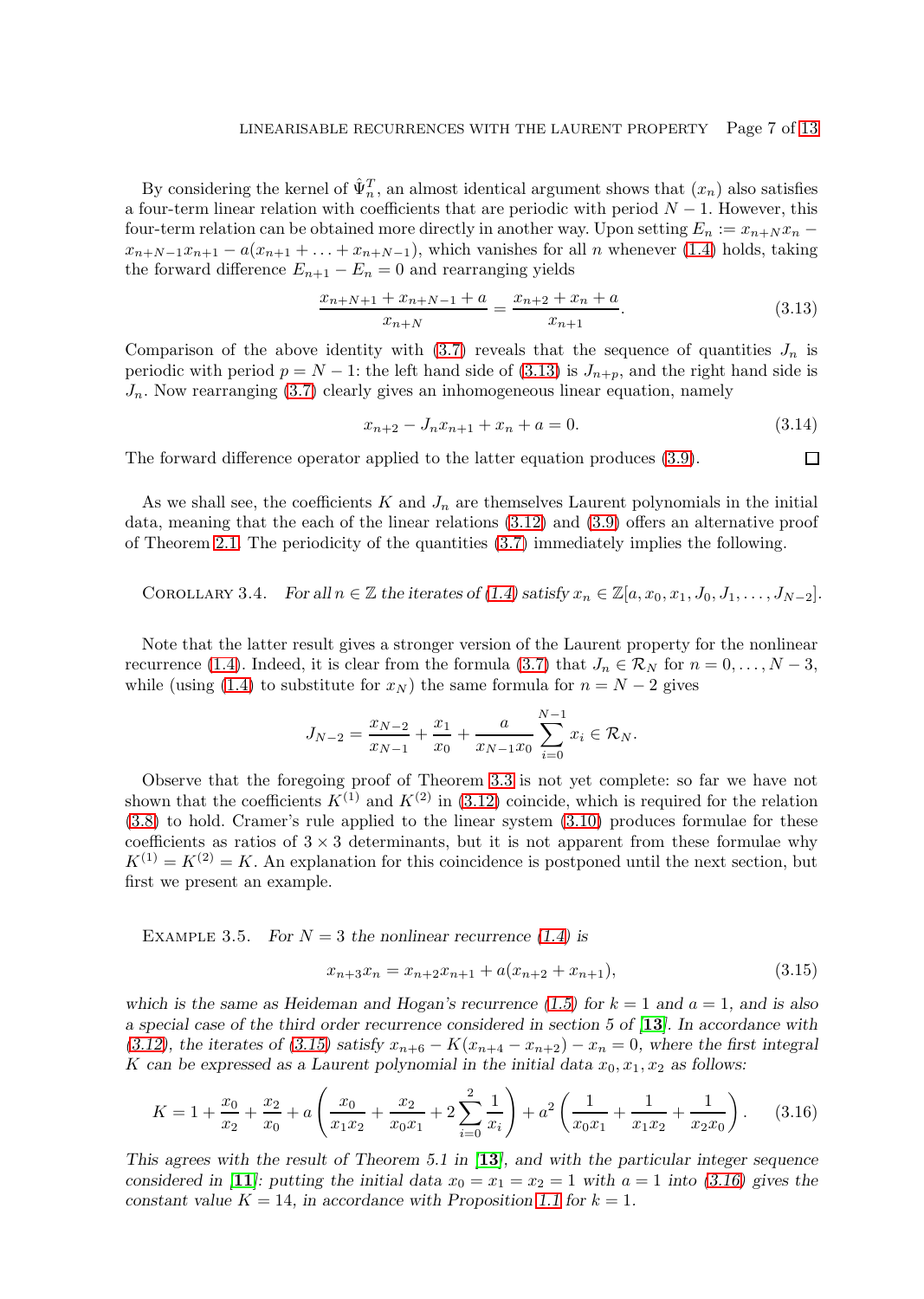#### Page 8 of [13](#page-12-2) A.N.W. HONE AND C. WARD

The iterates of  $(3.15)$  also satisfy the homogeneous relation  $(3.9)$  with period 2 coefficients

$$
J_0 = \frac{x_2 + x_0 + a}{x_1}, \qquad J_1 = \frac{x_1 x_0 + x_2 x_1 + ax_0 + ax_1 + ax_2}{x_2 x_0}.
$$
 (3.17)

#### 4. Monodromy and the dressing chain

Any function of the periodic quantities  $J_0, J_1, \ldots, J_{N-2}$  that is invariant under cyclic permutations provides a first integral for the N-dimensional map [\(3.3\)](#page-3-2) corresponding to [\(1.4\)](#page-1-0). The  $N-1$  quantities  $J_i$  are independent functions of  $x_0, x_1, \ldots, x_{N-1}$ , so a choice of  $N-1$  independent cyclically symmetric functions of these  $J_i$  gives the maximum number of independent first integrals for such a map in N dimensions, as long as it is not purely periodic. Hence the coefficients in  $(3.12)$  should be functions of the  $J_i$ , and writing them explicitly as such will allow us to show that  $K^{(1)} = K^{(2)}$ , by applying monodromy arguments.

#### 4.1.  $3 \times 3$  monodromy matrices

From the linear relation [\(3.9\)](#page-5-1), the matrix  $\Psi_n$  satisfies

<span id="page-8-0"></span>
$$
\Psi_{n+1} = \mathbf{L}_n \Psi_n
$$
, where  $\mathbf{L}_n = \begin{pmatrix} 0 & 1 & 0 \\ 0 & 0 & 1 \\ 1 & -1 - J_n & 1 + J_{n+1} \end{pmatrix}$ . (4.1)

Shifting the indices  $N-2$  times in the above linear equation for  $\Psi_n$  gives the monodromy over the period of the coefficients, such that

$$
\Psi_{n+p} = \mathbf{M}_n \Psi_n
$$
 with  $\mathbf{M}_n = \mathbf{L}_{n+N-2} \mathbf{L}_{n+N-3} \cdots \mathbf{L}_n$ ,

where  $p = N - 1$  is the period. From the second linear relation [\(3.12\)](#page-5-6), the matrix  $\Psi_n$  also satisfies

$$
\Psi_{n+p} = \Psi_n \hat{\mathbf{L}}, \quad \text{where} \quad \hat{\mathbf{L}} = \begin{pmatrix} 0 & 0 & 1 \\ 1 & 0 & -K^{(2)} \\ 0 & 1 & K^{(1)} \end{pmatrix}.
$$
\n(4.2)

By Remark [1,](#page-4-4)  $\Psi_n$  is invertible, so we can rewrite these two monodromy equations as  $\mathbf{M}_n =$  $\Psi_{n+p}\Psi_n^{-1}$  and  $\hat{\mathbf{L}} = \Psi_n^{-1}\Psi_{n+p}$ , and then taking the trace of each yields

$$
K^{(1)} = \text{tr}\,\hat{\mathbf{L}} = \text{tr}\,\mathbf{M}_n \qquad \text{for all } n. \tag{4.3}
$$

Thus we can write the invariant  $K^{(1)}$  in terms of the periodic functions  $J_i$ . Similarly, from  $\mathbf{M}_n^{-1} = \Psi_n \Psi_{n+p}^{-1}$  and  $\hat{\mathbf{L}}^{-1} = \Psi_{n+p}^{-1} \Psi_n$ , we also have

<span id="page-8-1"></span>
$$
K^{(2)} = \text{tr}\,\hat{\mathbf{L}}^{-1} = \text{tr}\,\mathbf{M}_n^{-1} \qquad \text{for all } n. \tag{4.4}
$$

However, it is still not obvious from the form of the monodromy matrix  $\mathbf{M}_n$  that tr $\mathbf{M}_n =$  $\text{tr } \mathbf{M}_n^{-1}$ , which is required for the two non-trivial coefficients in [\(3.12\)](#page-5-6) to be the same. Before considering the general case, we give a couple of examples.

EXAMPLE 4.1. For the third order case  $(3.15)$ , as in Example [3.5,](#page-6-3) we have the monodromy matrix  $M_0 = L_1L_0$ , where the matrix in [\(4.1\)](#page-7-0) has period 2:  $L_{n+2} = L_n$  for all n. By taking traces it can be verified directly that  $K^{(1)} = K^{(2)} = K$ , where

<span id="page-8-2"></span>
$$
K = \text{tr}\,\mathbf{M}_0 = \text{tr}\,\mathbf{M}_0^{-1} = J_0 J_1 - 1.
$$
 (4.5)

The above identity, expressing K in terms of  $J_0$  and  $J_1$ , can also be checked by comparing the Laurent polynomials in [\(3.16\)](#page-6-2) and [\(3.17\)](#page-7-1).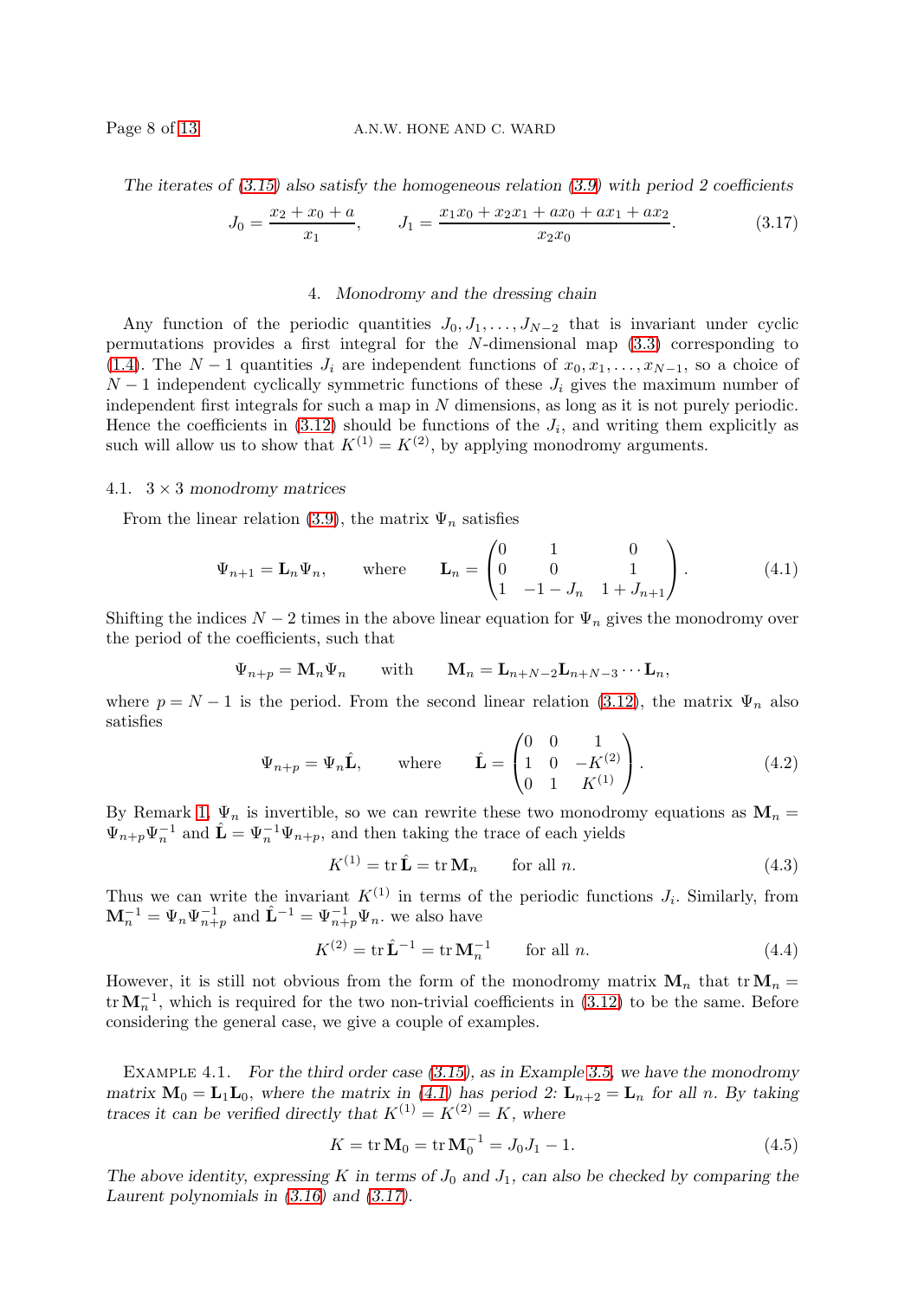EXAMPLE 4.2. For  $N = 4$  the nonlinear recurrence [\(1.4\)](#page-1-0) becomes

<span id="page-9-3"></span>
$$
x_{n+4}x_n = x_{n+3}x_{n+1} + a(x_{n+1} + x_{n+2} + x_{n+3}).
$$

The functions defined by  $(3.7)$ , which appear as entries in  $(4.1)$ , have period 3. They are

$$
J_0 = \frac{x_0 + x_2 + a}{x_1}, \quad J_1 = \frac{x_1 + x_3 + a}{x_2}, \quad J_2 = \frac{x_0 x_2 + x_1 x_3 + a(x_0 + x_1 + x_2 + x_3)}{x_0 x_3}
$$

with  $J_{n+3} = J_n$  for all n. Upon taking the trace of monodromy matrix  $\mathbf{M}_0 = \mathbf{L}_2 \mathbf{L}_1 \mathbf{L}_0$ , and that of its inverse, it follows from [\(4.3\)](#page-7-2) and [\(4.4\)](#page-7-3) that  $K^{(1)} = K^{(2)} = K$ , where

<span id="page-9-0"></span>
$$
K = J_0 J_1 J_2 - (J_0 + J_1 + J_2) + 1 \tag{4.6}
$$

,

is the explicit formula for K as a symmetric function of  $J_0$ ,  $J_1$ ,  $J_2$ .

#### 4.2. Connection with the dressing chain

A one-dimensional Schrödinger operator can be factorised as  $L = -(\partial + f)(\partial - f)$ , where  $\partial$  denotes the operator of differentiation with respect to the independent variable, z say, and  $f = f(z)$ . The dressing chain, as described in [[19](#page-12-14)], is the set of ordinary differential equations

$$
(f_i + f_{i+1})' = f_i^2 - f_{i+1}^2 + \alpha_i,
$$
\n(4.7)

where  $\alpha_i$  are constant parameters, and the prime denotes the z derivative. These equations arise from successive Darboux transformations  $L_i \to L_{i+1}$  that are used to generate a sequence of Schrödinger operators  $(L_i)$ ; the nature of the Darboux transformation is such that each operator is obtained from the previous one by a reordering of factors and a constant shift:

$$
L_i = -(\partial + f_i)(\partial - f_i) \longrightarrow L_{i+1} = -(\partial - f_i)(\partial + f_i) + \alpha_i = -(\partial + f_{i+1})(\partial - f_{i+1}).
$$

Of particular interest is the periodic case, where  $L_{i+p} = L_i$  for all i. In that case, all indices in [\(4.7\)](#page-8-0) should be read mod  $p$ , and this becomes a finite-dimensional system for the  $f_i$ . As noted in [[19](#page-12-14)], the properties of this system depend sensitively on the parameters  $\alpha_i$ : when  $\sum_i \alpha_i \neq 0$  the general solutions correspond to Painlevé transcendents or their higher order analogues (see [[18](#page-12-17)] and references for further details), while for  $\sum_i \alpha_i = 0$  the solutions are of an algebro-geometric nature, corresponding to finite gap solutions of the KdV equation; the latter connection goes back to results of Weiss [[20](#page-12-18)].

Here we are concerned with the case  $\sum_i \alpha_i = 0$  only, so following [[19](#page-12-14)] we use parameters  $\beta_i$  such that  $\alpha_i = \beta_i - \beta_{i+1}$  mod p. For p odd there is an invertible transformation  $f_i$  to new coordinates, that is

<span id="page-9-2"></span>
$$
J_i = f_i + f_{i+1}, \qquad i = 1, \dots, p,
$$
\n(4.8)

and in [[19](#page-12-14)] (where the coordinates  $J_i$  are denoted  $g_i$ ) it was shown that in this case the periodic dressing chain is a bi-Hamiltonian integrable system, meaning that it has a pencil of compatible Poisson brackets together with the appropriate number of Poisson-commuting first integrals to satisfy the requirements of Liouville's theorem. (For  $p$  odd the transformation [\(4.8\)](#page-8-1) is not invertible, but there is a degenerate Poisson bracket for the dressing chain such that it is an integrable system on a generic symplectic leaf.) A recent development was the observation in [[8](#page-12-10)] that (with all  $\beta_i = 0$ ) a combination of these compatible brackets for the dressing chain coordinates  $J_i$  arises by reduction from the log-canonical Poisson structure for the cluster variables in cluster algebras associated with affine A-type Dynkin quivers. In this context, a further observation was that the linear relations between cluster variables found in  $[6]$  $[6]$  $[6]$  (see also  $[1, 7, 15]$  $[1, 7, 15]$  $[1, 7, 15]$  $[1, 7, 15]$  $[1, 7, 15]$  $[1, 7, 15]$  $[1, 7, 15]$ ), which are of the form

<span id="page-9-1"></span>
$$
x_{n+2p} - \kappa x_{n+p} + x_n = 0,\t\t(4.9)
$$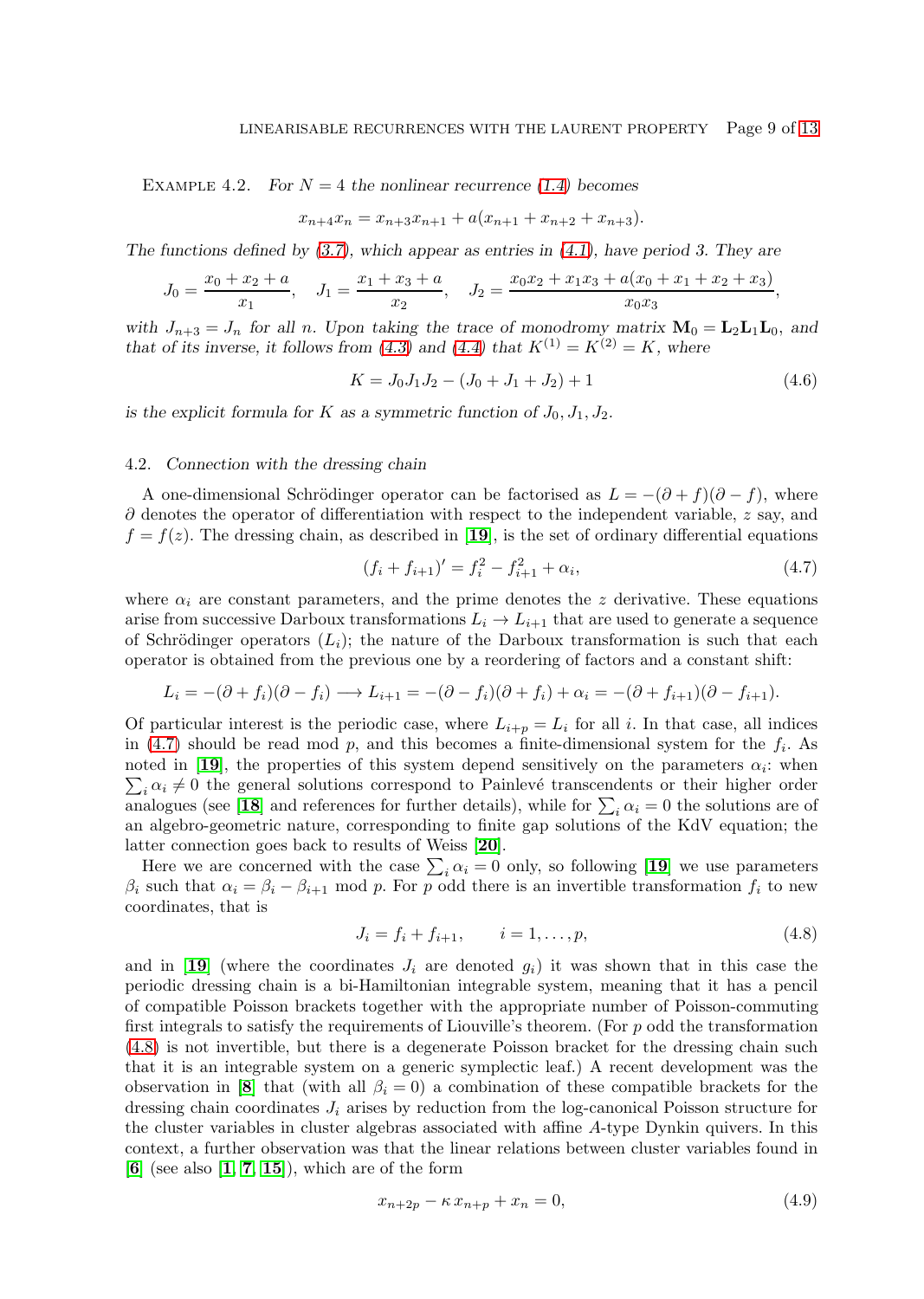and

have a non-trivial coefficient  $\kappa$  which is the generating function for the first integrals of the dressing chain (expressed in terms of suitable variables  $J_i$ ). The key to understanding these observations is the following result, which is omitted from the published version of [[8](#page-12-10)] but appeared in the original preprint.

LEMMA 4.3. If a  $2 \times 2$  monodromy matrix is defined by

<span id="page-10-0"></span>
$$
\mathbf{M}^* = \left(\begin{array}{cc} 0 & \zeta_1 \\ 1 & J_1 \end{array}\right) \left(\begin{array}{cc} 0 & \zeta_2 \\ 1 & J_2 \end{array}\right) \dots \left(\begin{array}{cc} 0 & \zeta_p \\ 1 & J_p \end{array}\right),\tag{4.10}
$$

then (with indices read mod  $p$ ) the trace is given by the explicit formula

$$
\operatorname{tr} \mathbf{M}^* = \prod_{i=1}^p \left( 1 + \zeta_i \frac{\partial^2}{\partial J_i \partial J_{i+1}} \right) \prod_{n=1}^p J_n.
$$

Proof. This is very similar to the proof of Theorem 2 in [[19](#page-12-14)], where a Lax equation for the dressing chain is given for a different monodromy matrix, written in terms of the variables  $f_i$ . The above identity for the trace of  $M^*$  follows by calculating the coefficient of each monomial in the  $\zeta_j$  on either side of the equation, using the relations

<span id="page-10-1"></span>
$$
\begin{pmatrix}\n0 & 0 \\
1 & J_1\n\end{pmatrix}\n\begin{pmatrix}\n0 & 0 \\
1 & J_2\n\end{pmatrix}\n\cdots\n\begin{pmatrix}\n0 & 0 \\
1 & J_\ell\n\end{pmatrix}\n= J_1 J_2 \cdots J_{\ell-1}\n\begin{pmatrix}\n0 & 0 \\
1 & J_\ell\n\end{pmatrix}
$$
\n
$$
\begin{pmatrix}\n0 & 0 \\
1 & J_j\n\end{pmatrix}\n\begin{pmatrix}\n0 & 1 \\
0 & 0\n\end{pmatrix}\n\begin{pmatrix}\n0 & 0 \\
1 & J_k\n\end{pmatrix}\n=\n\begin{pmatrix}\n0 & 0 \\
1 & J_k\n\end{pmatrix},
$$

and noting that in the latter relation the central matrix on the left is nilpotent.

REMARK 2. For the period p dressing chain [\(4.7\)](#page-8-0) with  $\alpha_i = \beta_i - \beta_{i+1}$ , the Poissoncommuting first integrals are found in terms of the variables  $J_i$  by setting  $\zeta_i = \beta_i - \lambda$  in [\(4.10\)](#page-9-0) and expanding  $tr M^*$  in powers of the spectral parameter  $\lambda$ .

The  $2 \times 2$  monodromy matrix [\(4.10\)](#page-9-0) also provides the key to understanding the detailed structure of the linear relation [\(3.8\)](#page-5-2) associated with [\(1.4\)](#page-1-0).

THEOREM 4.4. In terms of the quantities  $J_n$  defined in [\(3.7\)](#page-5-5), the coefficient K in [\(3.8\)](#page-5-2) is given by the formula

$$
K = 1 + \prod_{i=1}^{p} \left( 1 - \frac{\partial^2}{\partial J_i \partial J_{i+1}} \right) \prod_{n=1}^{p} J_n.
$$
 (4.11)

 $\Box$ 

*Proof.* Upon introducing the  $2 \times 2$  matrices

$$
\Phi_n = \begin{pmatrix} x_n & x_{n+1} \\ x_{n+p} & x_{n+p+1} \end{pmatrix}, \quad \mathbf{L}_n^* = \begin{pmatrix} 0 & -1 \\ 1 & J_1 \end{pmatrix}, \quad \mathbf{C} = \begin{pmatrix} 0 & 1 \\ 0 & 1 \end{pmatrix},
$$

the inhomogeneous linear equation [\(3.14\)](#page-6-4) implies that

$$
\Phi_{n+1} = \Phi_n \mathbf{L}_n^* - a\mathbf{C}.\tag{4.12}
$$

Seeking an appropriate inhomogeneous counterpart of [\(3.8\)](#page-5-2), we define the matrix

$$
\mathbf{M}_n^* = \mathbf{L}_n^* \mathbf{L}_{n+1}^* \cdots \mathbf{L}_{n+p-1}^*,
$$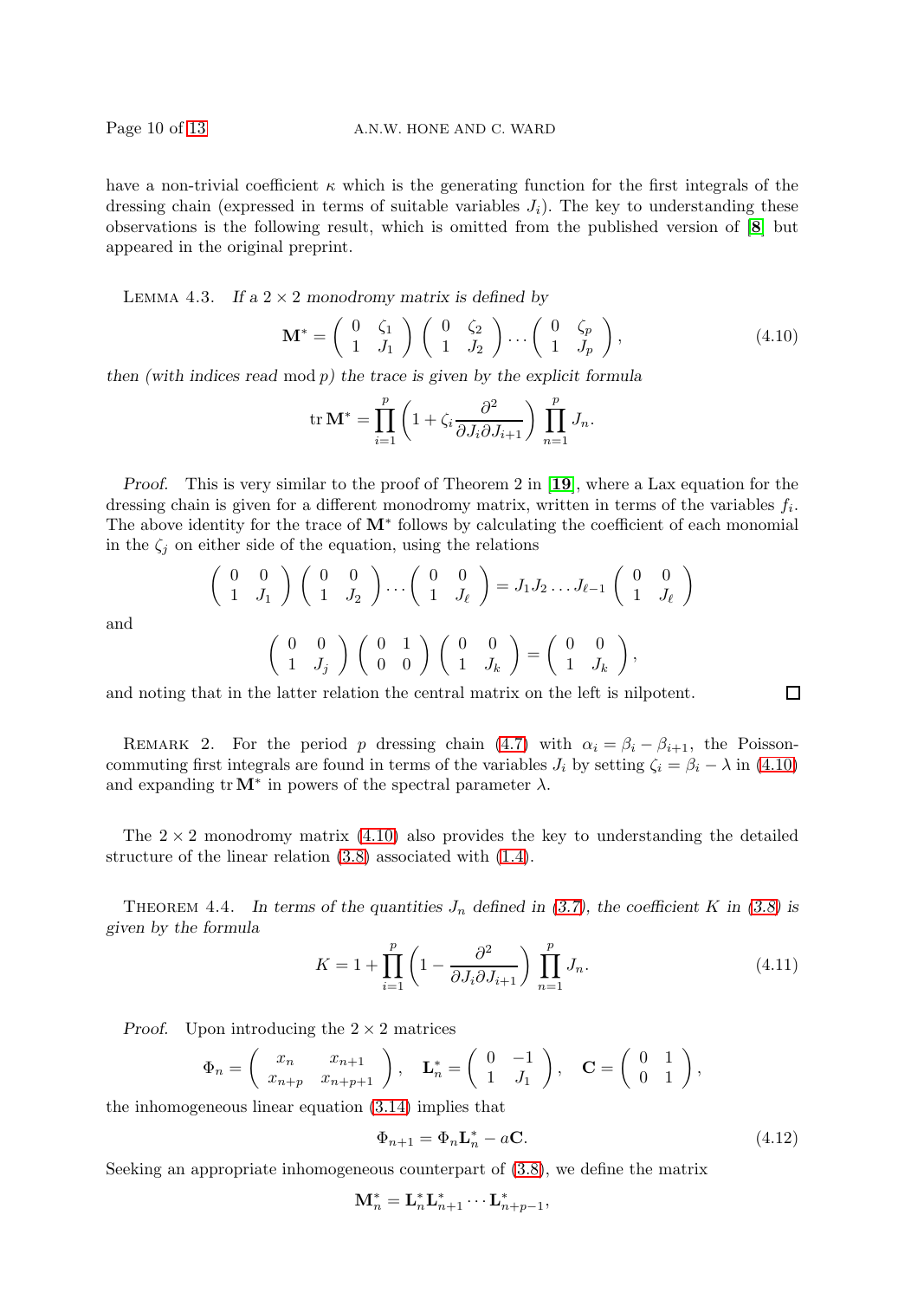which (up to cyclic permutations) is a special case of the monodromy matrix  $M^*$  above, obtained from [\(4.10\)](#page-9-0) by setting  $\zeta_i = -1$  for all i. Now, by applying a shift to [\(4.12\)](#page-9-1), we have

$$
\Phi_{n+2} = (\Phi_n \mathbf{L}_n^* - a\mathbf{C})\mathbf{L}_{n+1}^* - a\mathbf{C} = \Phi_n \mathbf{L}_n^* \mathbf{L}_{n+1}^* - a\mathbf{C}(\mathbf{L}_{n+1}^* + \mathbf{I})
$$

(with I being the 2  $\times$  2 identity matrix), and so by induction, after a total of p – 1 shifts, we find that

$$
\Phi_{n+p} = \Phi_n \mathbf{M}_n^* - a \mathbf{C} \mathbf{K}_n,\tag{4.13}
$$

where

$$
\mathbf{K}_n = \mathbf{L}_{n+1}^* \cdots \mathbf{L}_{n+p-1}^* + \mathbf{L}_{n+2}^* \cdots \mathbf{L}_{n+p-1}^* + \ldots + \mathbf{L}_{n+p-1}^* + \mathbf{I}.
$$

Note that the entries of  $\mathbf{L}_n^*$ , and hence those of  $\mathbf{M}_n^*$  and  $\mathbf{K}_n$ , are all periodic with period p, so from [\(4.13\)](#page-10-0) it follows that

$$
\Phi_{n+2p} = \Phi_{n+p} \mathbf{M}_n^* - a \mathbf{C} \mathbf{K}_n = \Phi_n (\mathbf{M}_n^*)^2 - a \mathbf{C} \mathbf{K}_n (\mathbf{M}_n^* + \mathbf{I}).
$$

The latter equation can be further simplified with the use of the Cayley-Hamilton theorem, which gives

$$
(\mathbf{M}_n^*)^2 - \kappa \mathbf{M}_n^* + \mathbf{I} = 0, \quad \text{with} \quad \kappa = \text{tr}\,\mathbf{M}_n^*,
$$

and hence (after using [\(4.13\)](#page-10-0) once again) we find

$$
\Phi_{n+2p} = \kappa \Phi_{n+p} - \Phi_n - a\mathbf{CK}_n (\mathbf{M}_n^* + (1 - \kappa)\mathbf{I}).
$$

The  $(1, 1)$  entry of the above matrix equation yields an inhomogeneous version of  $(4.9)$ , namely

<span id="page-11-3"></span>
$$
x_{n+2p} - \kappa x_{n+p} + x_n + a\tilde{J}_n = 0,
$$
\n
$$
(4.14)
$$

where the quantity  $\tilde{J}_n$  is periodic with period p. We claim that this is the desired inhomogeneous counterpart of [\(3.8\)](#page-5-2). Indeed, applying the shift  $n \to n + p$  to [\(4.14\)](#page-10-1) and then subtracting the original equation gives

$$
x_{n+3p} - (\kappa + 1)(x_{n+2p} - x_{n+p}) - x_n = 0,
$$

<span id="page-11-0"></span>which is [\(3.8\)](#page-5-2) with  $K = \kappa + 1$ , and the formula [\(4.11\)](#page-9-2) then follows from Lemma [4.3.](#page-9-3) This also verifies that  $K^{(1)} = K^{(2)}$  in [\(3.12\)](#page-5-6), completing the missing step in the proof of Theorem [3.3.](#page-5-0)

REMARK 3. Observe that 1 is a root of the characteristic polynomial of the linear relation  $(3.8)$ , which means that this homogeneous equation is a total difference. Hence, using S to denote the shift operator, we obtain the relation

$$
(S^{3p-1} + ... + S^{2p} - \kappa (S^{2p-1} + ... + S^p) + S^{p-1} + ... + S + 1) x_n + aK = 0,
$$

where  $\tilde{K}$  is a first integral. In the case  $p = N - 1 = 2$ , a formula for  $\tilde{K}$  as a Laurent polynomial in the initial data can be found in [[13](#page-12-12)] (see Theorem 5.1 therein). Although we do not have a general formula for  $\tilde{K}$ , analogous to [\(4.11\)](#page-9-2), direct calculation shows that  $\tilde{K} = J_0 + J_1 + 4$ for  $p = 2$ , and  $\tilde{K} = J_0 J_1 + J_1 J_2 + J_2 J_0 + 2(J_0 + J_1 + J_2) + 3$  for  $p = 3$ . Moreover, in the cases  $p = 2, 3, 4, 5$  we have verified with computer algebra that  $\tilde{K}$  is given in terms of the  $3 \times 3$ determinant [\(3.4\)](#page-4-1) by

<span id="page-11-2"></span><span id="page-11-1"></span>
$$
\tilde{K} = \frac{\mu}{a^3},
$$

and we conjecture that this is always so.

REMARK 4. The form of the inhomogeneous relation  $(4.14)$  means that the solution of the initial value problem for [\(1.4\)](#page-1-0) can be written explicitly using Chebyshev polynomials of the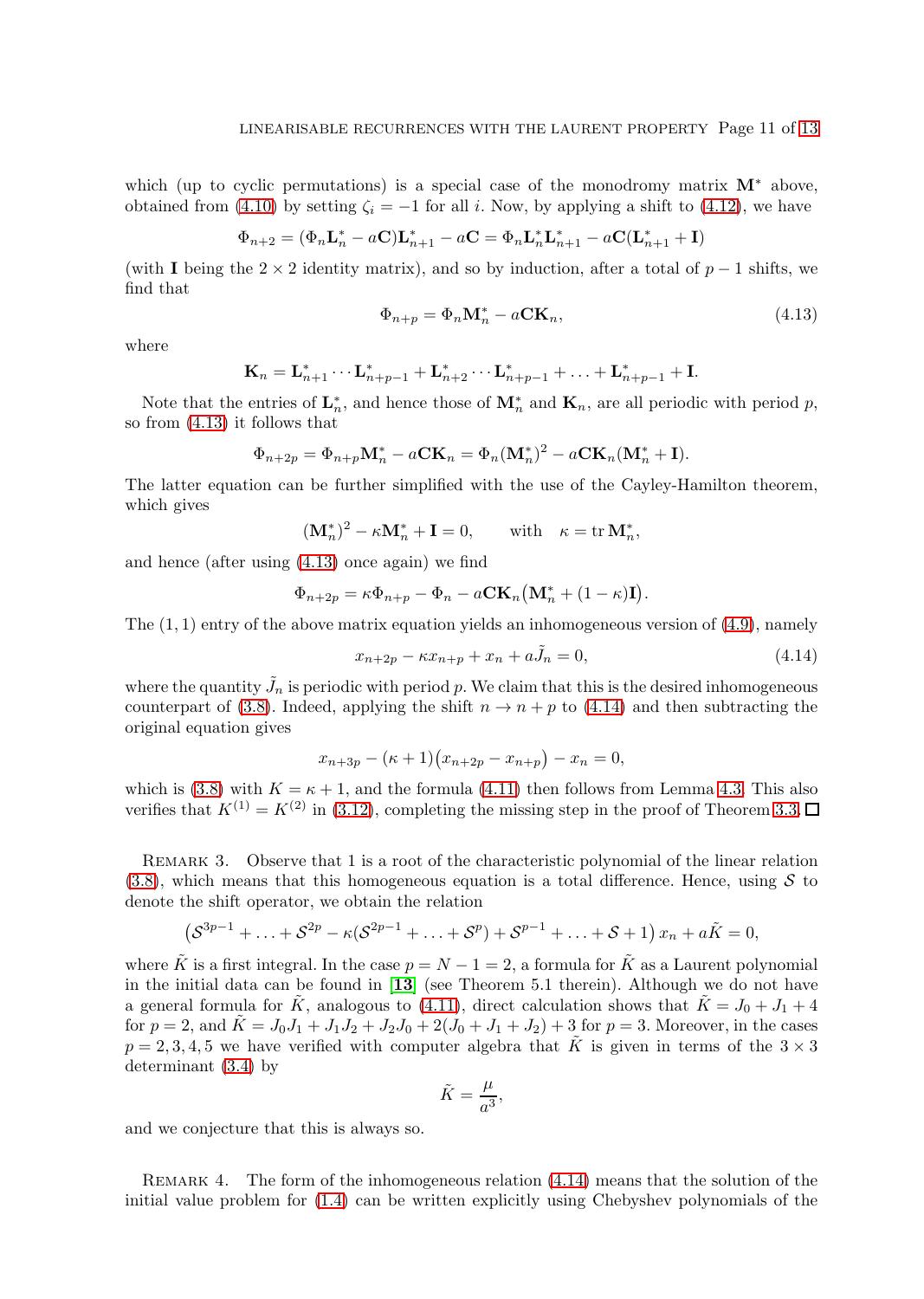first and second kind with argument  $\kappa/2$ , that is

$$
T_j(\cos \theta) = \cos n\theta
$$
,  $U_j(\cos \theta) = \frac{\sin(n+1)\theta}{\sin \theta}$ , where  $\kappa = 2\cos \theta$ .

For details of the solution in the case  $N = 3$ , see Proposition 5.2 in [[13](#page-12-12)].

#### 5. Conclusions

We have shown that each of the nonlinear recurrences [\(1.4\)](#page-1-0) fits into the framework of Lam and Pylyavskyy's LP algebras, implying that the Laurent property holds. Furthermore, each recurrence is linearisable in two different ways: with a constant-coefficient homogeneous linear relation, and with another such relation with periodic coefficients. The connection between the first integral K in  $(3.8)$  and the Poisson-commuting first integrals of the dressing chain is intriguing: it raises the question of whether LP algebras might admit natural Poisson and/or presymplectic structures, analogous to those for cluster algebras [[10](#page-12-19)].

<span id="page-12-16"></span><span id="page-12-7"></span><span id="page-12-4"></span>The recurrences [\(1.5\)](#page-1-1) considered by Heideman and Hogan also possess the Laurent property. (See [[12](#page-12-20)] for a more detailed discussion.) It can also be shown that, beyond the linear relation [\(1.6\)](#page-1-3) for a particular integer sequence, the result of Proposition [1.1](#page-1-2) extends to arbitrary initial data. In this case there is also an analogue of [\(3.9\)](#page-5-1), with periodic coefficients, but with a more complicated structure. These results will be presented elsewhere.

#### <span id="page-12-2"></span>6. Appendix

<span id="page-12-15"></span><span id="page-12-10"></span><span id="page-12-6"></span><span id="page-12-3"></span><span id="page-12-1"></span>Here we consider the particular family of integer sequences that is generated by iterating each recurrence [\(1.4\)](#page-1-0) with all N initial data set to the value 1, and prove the following result.

<span id="page-12-19"></span><span id="page-12-0"></span>THEOREM 6.1. For each  $N \geq 2$ , the recurrence [\(1.4\)](#page-1-0) with initial values  $x_n = 1$  for  $n =$  $0, \ldots, p = N - 1$  generates a sequence of integers  $(x_n)$  which is symmetric in the sense that  $x_n = x_{n-n}$  for all  $n \in \mathbb{Z}$ . The first few terms are given by

<span id="page-12-20"></span><span id="page-12-11"></span>
$$
x_{p+j} = \mathfrak{f}_{2j} \, p+1, \quad x_{2p+j} = \mathfrak{f}_{2j} \mathfrak{f}_{2p} \, p^2 + \Big( \mathfrak{f}_{2j} (\mathfrak{f}_{2p+2}+1) - \mathfrak{f}_{2j-2} \mathfrak{f}_{2p} \Big) p+1, \quad j = 0, \ldots, p. \tag{6.1}
$$

<span id="page-12-12"></span><span id="page-12-8"></span><span id="page-12-5"></span>In general, for each  $k \geq 0$  the terms  $x_{kp+j}$  for  $1 \leq j \leq p$  can be written as polynomials in p whose coefficients are themselves polynomials in Fibonacci numbers with even index.

<span id="page-12-17"></span><span id="page-12-13"></span><span id="page-12-9"></span>First of all, to see why  $x_n = x_{p-n}$ , observe that the nonlinear recurrence [\(1.4\)](#page-1-0) has two obvious symmetries: translating n, and replacing n by  $-n$ . Combining these two symmetries, it follows that the sequence  $(x_{p-n})$  satisfies [\(1.4\)](#page-1-0) whenever the sequence  $(x_n)$  does; the fact that the initial data 1, 1, ..., 1 is symmetric under  $n \to p - n$  implies that these two sequences coincide.

<span id="page-12-18"></span><span id="page-12-14"></span>The rest of the proof proceeds inductively, and relies on various identities for Fibonacci numbers; note that the convention  $f_0 = 0$ ,  $f_1 = 1$  is taken for the initial Fibonacci numbers. From the Fibonacci recurrence  $f_{n+2} = f_{n+1} + f_n$  it follows that the even index terms satisfy

$$
f_{2n+4} = 3f_{2n+2} - f_{2n}.
$$
\n(6.2)

For  $n = 0, \ldots, p - 1$  the relation [\(1.4\)](#page-1-0) is satisfied by the initial data and the first set of terms in [\(6.1\)](#page-11-0) by virtue of the identity

$$
\mathfrak{f}_{2n+2} - \mathfrak{f}_{2n} = \mathfrak{f}_{2n} + \mathfrak{f}_{2n-2} + \ldots + \mathfrak{f}_2 + 1,\tag{6.3}
$$

which follows from  $(6.2)$  by induction. To verify the formula for the second set of terms in [\(6.1\)](#page-11-0), it suffices to substitute these expressions into [\(1.4\)](#page-1-0) with  $n = p, \ldots, 2p - 1$  and compare